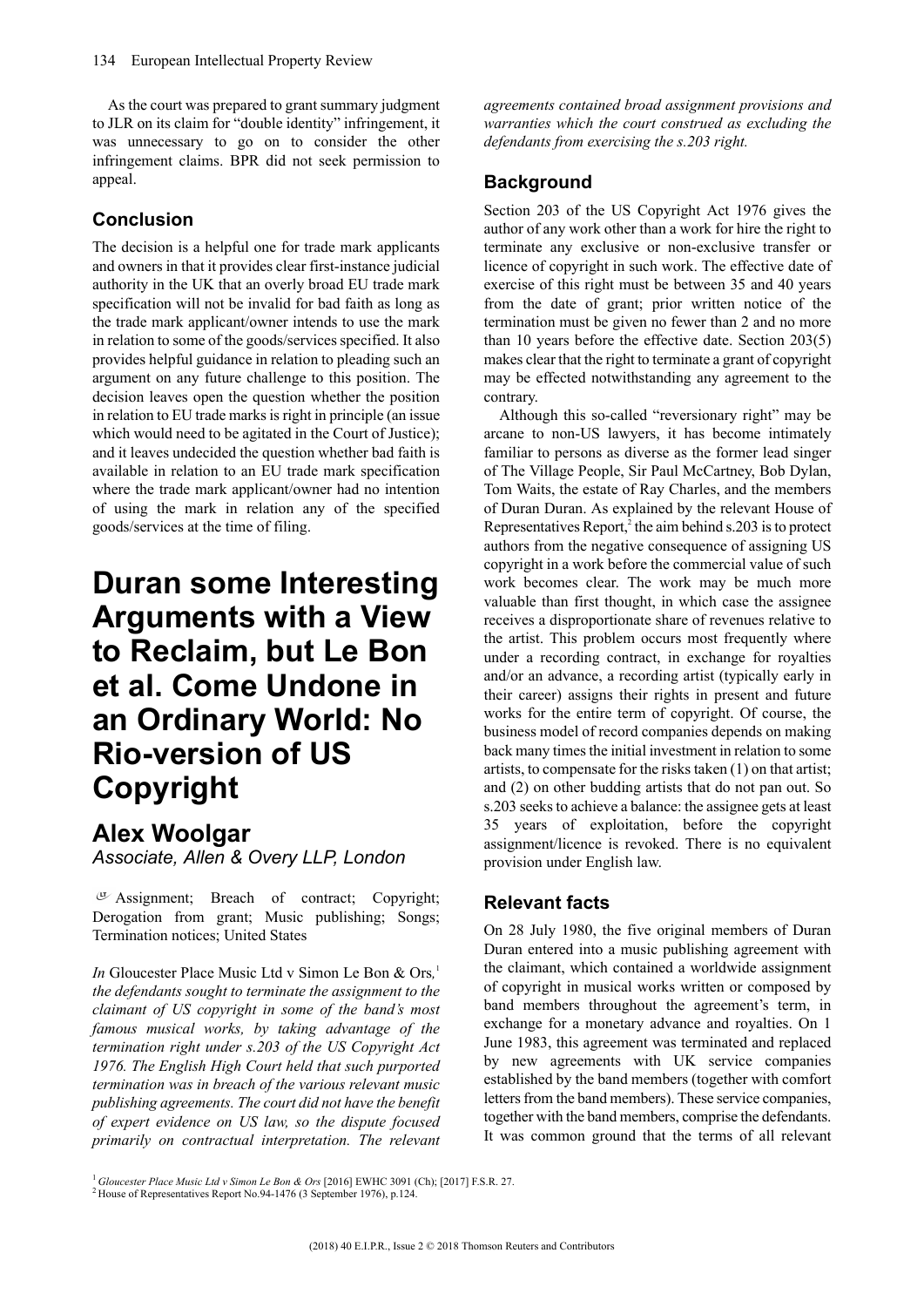agreements were materially identical.<sup>3</sup> The agreements specified English law and jurisdiction (and the validity and enforceability of these choices was not in dispute).<sup>4</sup>

Some of Duran Duran's most successful songs, including "Girls on Film", "Rio", "Hungry Like the Wolf" and "Is There Something I Should Know?" were written during the term of the relevant agreements. On 11 March and 24 June 2014, representatives of the defendants served s.203 notices on the claimant, specifying various effective dates of termination of the assignment of US copyright in 37 songs, including those already mentioned. In response, the claimant started an action for declaratory relief in the English High Court; specifically, for a declaration that the notices were in breach of the various publishing agreements.

The parties agreed that the various agreements were materially identical. The following provisions were identified as having particular relevance (emphasis  $added)^5$ :

- "The Writer as beneficial owner (and by way of assignment of future copyright and rights where appropriate) hereby assigns to the Publishers all the copyrights and all other rights whatsoever and howsoever now or hereafter known … in all musical compositions and/or lyrics and/or original arrangements of musical works … throughout the world and the right to renew and extend such copyrights and other rights and the ownership of such renewed and extended copyrights and other rights as may now or hereafter be conferred by the laws of any territory *so that the entire copyrights and all other rights in the said works shall be vested in the Publishers absolutely*…"  $(c1.3(a))$ ;
	- "[T]he Publishers shall have the right to make and publish and to authorise others to make and publish [the works] … so that the entire copyrights and all other rights whatsoever and howsoever throughout the world … *shall be vested in the Publishers absolutely for the full term thereof* and all renewals and extensions thereof  $\ldots$ " ( cl.4); • "The Writer hereby warrants and agrees that he is or will be the sole owner … of the copyright and of all other rights … in the said works and that he has not previously granted transferred to [sic]

assigned and *will not grant transfer or assign any interest in the copyright* …"  $(cl.6(b))$ ;

• "I hereby warrant and guarantee to you that the Companies … are the *absolute owners of copyright and any otherrightsin the said works throughout the world for the full period of copyright* and all renewals and extensions thereof whether now or hereafter possible." (para(b) of the comfort letters).

The parties agreed that the effect of  $cl.3(a)$  was, in substance, to transfer US copyrights in the relevant works to the claimant.<sup>6</sup>

In relation to s.203, the parties agreed that (1) the relevant US copyrights were in principle assignable for their full term; (2) such assignment would be effective for their full term unless the author served notice of termination in accordance with s.203; and (3) the notices served by the defendants were valid and effective as a matter of US law. <sup>7</sup> The claimant contended that, apart from these background facts, US law had no relevance to the dispute.<sup>8</sup> The defendants sought to adduce evidence on US law by way of a witness statement given by their solicitor. The key point made by this witness statement was that a US court would not allow a breach of contract claim for service of a s.203 notice because this statutory right trumps any contractual agreement; it does not matter whether the relevant contract is governed by English or US law. $\degree$ 

The claimant argued that the above contractual provisions, by virtue of their breadth, should be interpreted as assigning the full term of US copyright to the claimant, thereby precluding the defendants from serving notice under s.203.<sup>10</sup> The opposite interpretation would lead to an unlawful derogation from grant (i.e. the doctrine of non-derogation of grant should prevent the defendants from "taking away with one hand what [they] have given with another"). $<sup>11</sup>$ </sup>

The defendants, meanwhile, argued first that any term of the agreements prohibiting the exercise of the defendants' rights under s.203 would be unenforceable as a matter of English public policy. <sup>12</sup> Secondly, on the basis of "pure" contractual interpretation, the parties would have had in mind the effect of s.203 when entering into the relevant publishing agreements, and the extent of the grant of rights to the claimant should be interpreted accordingly. The above clauses were purely concerned with the transfer of copyright, and not with restricting any of the group members' rights following transfer.<sup>13</sup> Thirdly, the doctrine of non-derogation of grant would

<sup>3</sup> *Gloucester Place Music v Le Bon* [2016] EWHC 3091 (Ch); [2017] F.S.R. 27 at [5].

<sup>4</sup> *Gloucester Place Music v Le Bon & Ors* [2016] EWHC 3091 (Ch); [2017] F.S.R. 27 at [10] and [14]. <sup>5</sup> *Gloucester Place Music v Le Bon & Ors* [2016] EWHC 3091 (Ch); [2017] F.S.R. 27 at [5]–[11] and [36]–[41].

<sup>6</sup> *Gloucester Place Music v Le Bon & Ors* [2016] EWHC 3091 (Ch); [2017] F.S.R. 27 at [33].

<sup>7</sup> *Gloucester Place Music v Le Bon & Ors* [2016] EWHC 3091 (Ch); [2017] F.S.R. 27 at [18].

<sup>8</sup> *Gloucester Place Music v Le Bon & Ors* [2016] EWHC 3091 (Ch); [2017] F.S.R. 27 at [19].

<sup>9</sup> *Gloucester Place Music v Le Bon & Ors* [2016] EWHC 3091 (Ch); [2017] F.S.R. 27 at [20].

<sup>10</sup> *Gloucester Place Music v Le Bon & Ors* [2016] EWHC 3091 (Ch); [2017] F.S.R. 27 at [36[–[39].

<sup>11</sup> *Gloucester Place Music v Le Bon & Ors* [2016] EWHC 3091 (Ch); [2017] F.S.R. 27 at [39].

<sup>12</sup> *Gloucester Place Music v Le Bon & Ors* [2016] EWHC 3091 (Ch); [2017] F.S.R. 27 at [24].

<sup>13</sup> *Gloucester Place Music v Le Bon & Ors* [2016] EWHC 3091 (Ch); [2017] F.S.R. 27 at [40].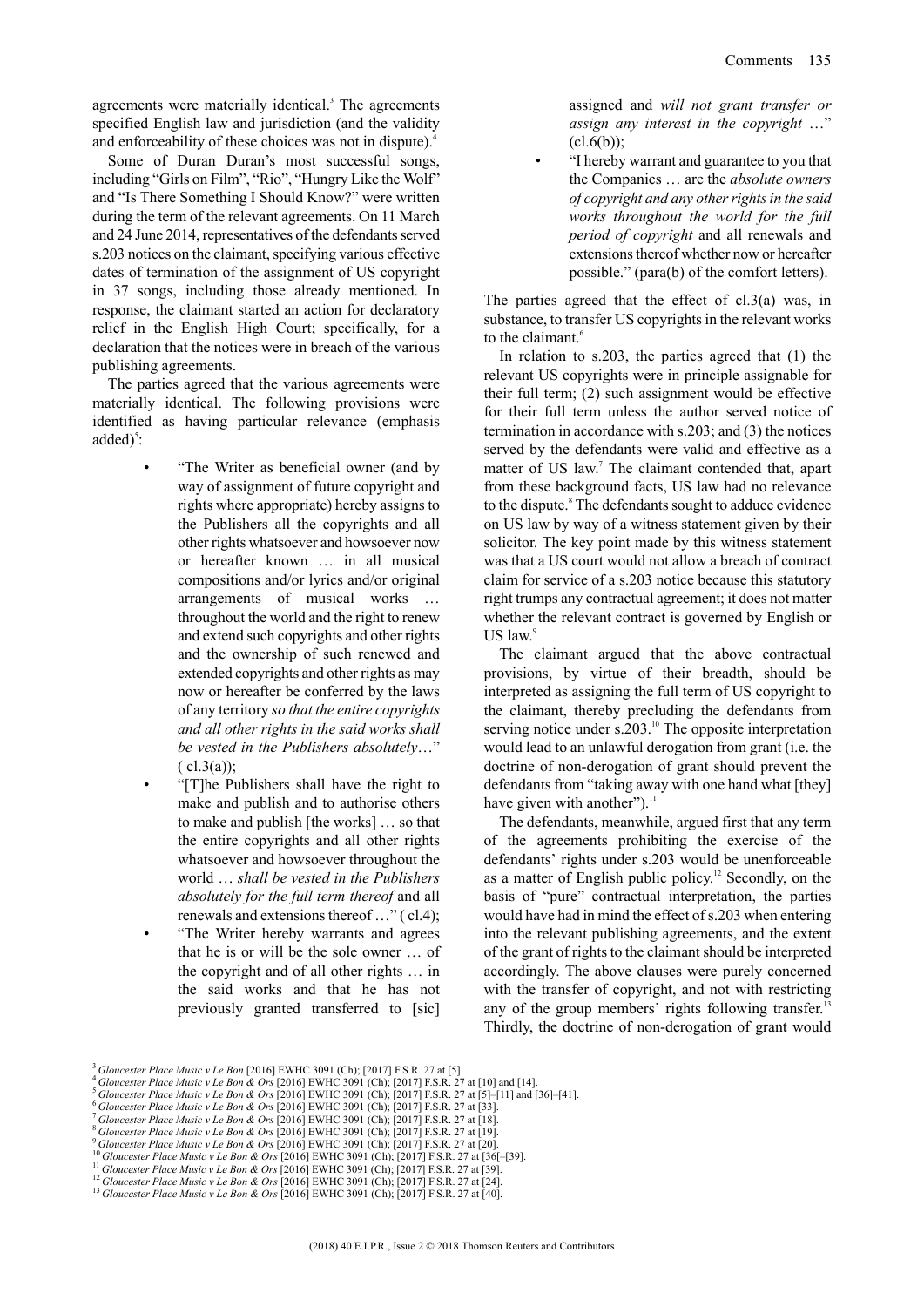not assist the claimant. Either the agreements on their true construction prohibited the group members from exercising their s.203 rights, or the agreements did not prohibit this, in which case the doctrine added nothing.<sup>14</sup>

The parties agreed that commercial certainty was important. The claimant would have entered into agreements with third parties (such as sub-publishing agreements) on the footing that it owned US copyright for the full term. However, the parties disagreed as to whether this would assist the claimant's case.<sup>15</sup>

Mr Justice Arnold heard the case on 14 and 15 November 2016, and handed down judgment on 2 December 2016.

#### **Decision**

Mr Justice Arnold made findings on five key topics: (1) the law applicable to the dispute; (2) the relevance of US copyright law; (3) public policy considerations; (4) the proper interpretation of the agreements; and (5) the doctrine of non-derogation from grant.

#### *Applicable law*

This dispute engaged two strands of private international law: the law applicable to the interpretation of, and the parties' obligations under, the relevant agreements; and the law recognising and governing the assignability of US copyright.

As noted, the parties' choice of law was English law. The English court (given exclusive jurisdiction to hear the dispute) is required to give effect to this choice by virtue of art.3 of the Rome Convention,<sup>16</sup> which in turn is given force of law in the UK by s.2 of the Contracts (Applicable Law) Act 1990. Therefore, pursuant to arts  $8(1)$ ,  $10(1)(a)$  and  $10(1)(b)$  of the Rome Convention, issues of material validity, interpretation and performance of the contract will be determined in accordance with English law. Further, art.7(1) of the Rome Convention does not have force of law in the UK, so the English court is *not* required to give effect to the mandatory laws of another country with which the situation is closely connected.<sup>17</sup> There did not appear to be much controversy here.

The Berne Convention<sup>18</sup> is the primary source of law governing cross-border copyright for these purposes. Article 5 provides that once a work passes through the "gateway" for protection in the country of origin (i.e. where copyright first "fixes"), reciprocal copyright will be granted in Convention states. The scope of such protection (as well as the means provided to protect the author's rights) will be governed by the laws of the country where the protection in claimed. This is the *lex loci protectionis*, and in this case means that US law governs the assignability of copyright.<sup>19</sup> The judge's statements in this regard reflect prior authority (e.g. *Campbell Connelly & Co Ltd v Noble*<sup>20</sup>).

Finally, Arnold J noted that

"if and to the extent that title is assignable under the lex loci protectionis, the question of whether, and to what extent, title has in fact been assigned by an agreement governed by English law depends on the effect of the agreement applying English law, and in particular English principles of contractual interpretation".<sup>21</sup>

#### *Relevance of US copyright law*

As mentioned, three key aspects of US law were agreed between the parties. Of particular importance, it was common ground that the US copyrights in the works were assignable.<sup>22</sup> The defendants, however, sought to go further, submitting evidence that the statutory termination right supersedes any contractual right, irrelevant of whether the contract is governed by English or US law.<sup>23</sup>

The judge rejected this evidence for five reasons: (1) this was a Pt 8 claim on the basis that there was no dispute as to fact, but foreign law is a question of fact; (2) the defendants neither sought nor obtained permission to adduce expert evidence on US law; (3) the defendants' solicitor was not an expert on US law; (4) he also gave no basis for the relevant statement; and (5) the evidence dealt only with the current position under US law, and not the position at the relevant time (1980 to 1983).<sup>24</sup>

#### *Public policy considerations*

Arnold J relied on the principle established in *In re Missouri Steamship Co*, <sup>25</sup> stating that English courts will enforce a contract even if it would be unenforceable as contrary to public policy in another country with which the contract has a connection. The judge noted that the court would not enforce a contract the performance of which would be unlawful in the place of performance, but the defendants did not invoke this principle.<sup>26</sup>

<sup>14</sup> *Gloucester Place Music v Le Bon & Ors* [2016] EWHC 3091 (Ch); [2017] F.S.R. 27 at [40]. <sup>15</sup> *Gloucester Place Music v Le Bon & Ors* [2016] EWHC 3091 (Ch); [2017] F.S.R. 27 at [43].

 $16$  Convention 80/934/ECC on the law applicable to contractual obligations opened for signature in Rome on 19 June 1980, as recast as Regulation 593/2008 of 17 June 1980, as recast as Regulation 593/2008 of 17 June  $^{2008}_{17}$ .

<sup>17</sup> *Gloucester Place Music v Le Bon & Ors* [2016] EWHC 3091 (Ch); [2017] F.S.R. 27 at [14]–[15].

<sup>&</sup>lt;sup>18</sup> Berne Convention for the Protection of Literary and Artistic Works of 9 September 1886.

<sup>19</sup> *Gloucester Place Music v Le Bon & Ors* [2016] EWHC 3091 (Ch); [2017] F.S.R. 27 at [16].

<sup>20</sup> *Campbell Connelly & Co Ltd v Noble* [1963] 1 W.L.R. 252 Ch D at 255 (Wilberforce J).

<sup>&</sup>lt;sup>21</sup> Gloucester Place Music v Le Bon & Ors [2016] EWHC 3091 (Ch); [2017] F.S.R. 27 at [17], citing Neuberger J in Peer International Corp v Termidor Music Publishers *Ltd* [2002] EWHC 2675 (Ch); [2003] E.C.D.R. 22 at [24].

<sup>22</sup> *Gloucester Place Music v Le Bon & Ors* [2016] EWHC 3091 (Ch); [2017] F.S.R. 27 at [18].

<sup>23</sup> *Gloucester Place Music v Le Bon & Ors* [2016] EWHC 3091 (Ch); [2017] F.S.R. 27 at [20]. <sup>24</sup> *Gloucester Place Music v Le Bon & Ors* [2016] EWHC 3091 (Ch); [2017] F.S.R. 27 at [21].

<sup>25</sup> *In re Missouri Steamship Co* (1889) 42 Ch. D. 321 CA at 335–337 (Lord Halsbury LC).

<sup>26</sup> *Gloucester Place Music v Le Bon & Ors* [2016] EWHC 3091 (Ch); [2017] F.S.R. 27 at [24]–[25].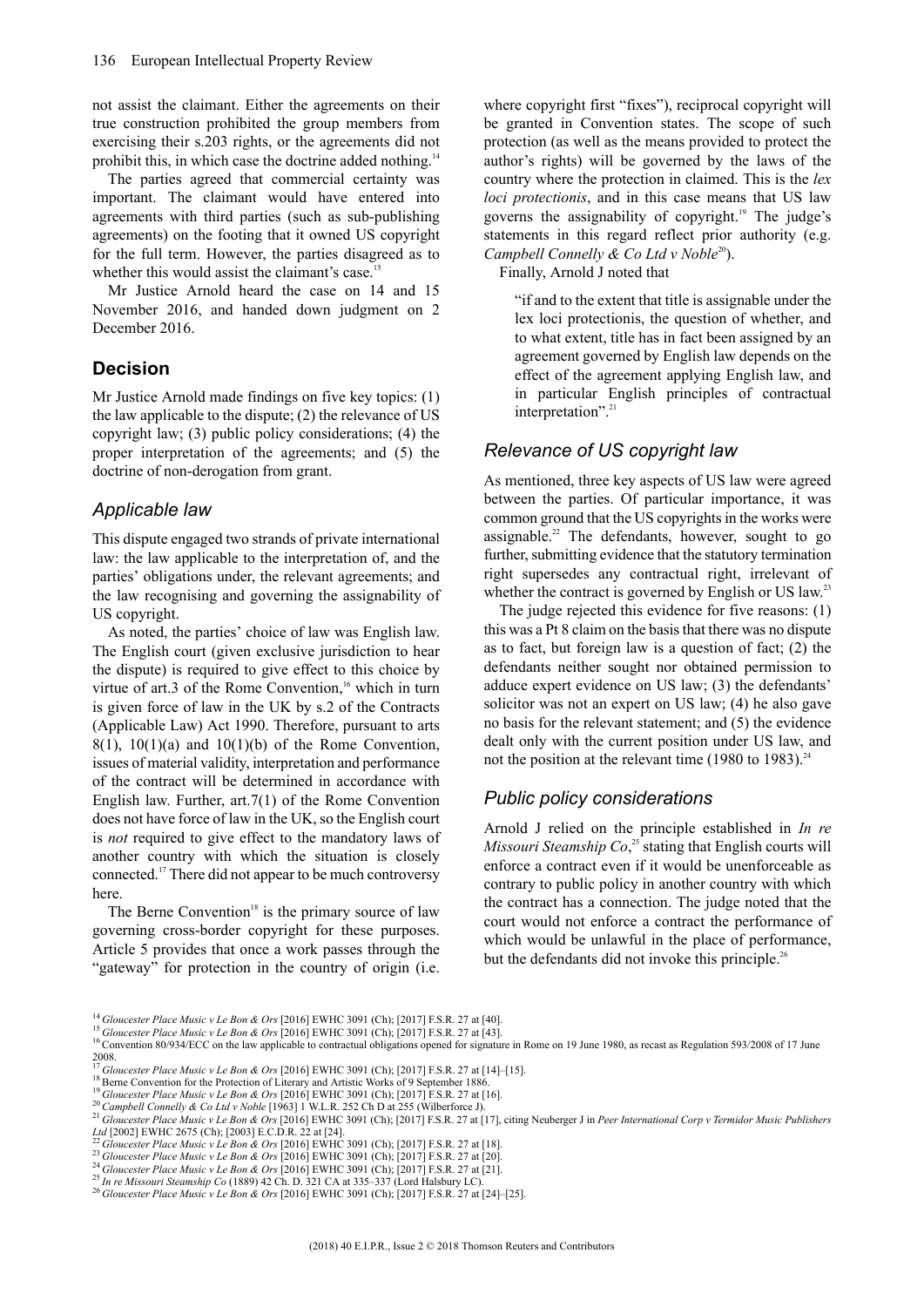#### *Contractual interpretation*

In the absence of any admissible evidence on US law, the main basis for Arnold J's decision was interpretation of the relevant agreements. The usual rules applied: contractual interpretation is an objective exercise; the court must ascertain the meaning that the document would convey to a reasonable person with all the background knowledge which would have reasonably been available to the parties at the time, and in the circumstances, of the formation of the contract. Such knowledge can include knowledge of the relevant law (e.g. in the case of *Oxonica Energy Ltd v Neuftec Ltd*, <sup>27</sup> of international patent law). It was common ground that, when entering the relevant agreements, the parties would have been generally aware of the effects ofs.203. The judge made no further findings on this point.

The judge considered the language of cl.3(a) to be wide and general. Particularly when read together with cl.4, this would have conveyed to a reasonable person (having the relevant background knowledge) that the parties intended that the "entire copyrights" in the works should vest, and remain vested, for their "full term".<sup>28</sup> Arnold J held that this was sufficient to exclude implicitly the defendants from exercising rights under US law that would result in termination of the claimant's ownership of copyrights prior to their expiry. Thisinterpretation was reinforced by cl.6(b), which prohibited assignment to any person other than the claimant: the judge held that a reversion of copyright would effectively be an assignment by the group members to themselves, which would be in breach of this provision.<sup>29</sup>

#### *Non-derogation from grant*

The judge quoted Mr Justice Neuberger's (as he then was) summary of the law from *Platt v London Underground* Ltd.<sup>30</sup> In essence, the doctrine seeks to regulate the reservation of rights in connection with the grant of a property or other right, by limiting reserved matters to those that can fairly be regarded as necessarily implicit in the circumstances. The terms of the transaction must have the "minimum efficacy and value which upon any view … it must have been [the parties'] common intention that it should have". In other words, the grantor cannot give with one hand and take away with the other. <sup>31</sup> The classic example is covenants under a lease, but it was common ground between the parties that the doctrine can apply to property other than real property.<sup>32</sup> The judge

noted that the doctrine had been applied to copyright in British *Leyland Motor Corp Ltd v Armstrong Patents Co Ltd*. 33

Arnold J noted that there is some debate concerning whether the doctrine is an independent rule of law, or an aspect of the law on implied terms.<sup>34</sup> Although he did not conclude explicitly on this point, implicitly the judge seemed to prefer the latter option, because he held later in the judgment that the doctrine did not provide the claimant with an independent route to support its arguments. In any event, the judge felt that the doctrine supported the claimant's position.<sup>35</sup>

The judge also dealt briefly with the issue of commercial certainty: he held that this was a neutral factor.

#### **Conclusion**

Mr Justice Arnold, "not without hesitation", found the claimant's arguments more convincing, and ruled that the notice letters were in breach of the various publishing agreements.<sup>36</sup>

#### **Comment**

On the face of it, this seems exactly the kind of factual situation which s.203 was designed for. The ages of the members of Duran Duran ranged between 18 and 22 when they first signed a record deal with the claimant. At the time, it would have been difficult to predict that the band would go on to the great success that it ultimately enjoyed. The necessary period had elapsed since the relevant copyrights were assigned, so in theory it should have been a simple matter for the defendants to reclaim their US copyrights.

Section 203 is of course expressed as an inalienable right. Some US commentators have suggested that its effect is better thought of not as an "option" that can be exercised by the grantor, but rather a statutory limitation of the extent of assignment of any US copyright. In other words, under US law, it was never possible for the defendants to assign irrevocably the full term of US copyright. The wording of art.5(2) of the Berne Convention indicates that the English court is obliged to give effect to US law in this respect, because the effect of s.203 pertains to the extent of protection afforded to the author for copyright purposes. This is to be distinguished from the contractual aspects of a copyright assignment: it is only once the potential extent of transfer is determined that one can move on to consider whether

<sup>27</sup> *Oxonica Energy Ltd v Neuftec Ltd* [2008] EWHC 2127 (Pat) at [11] (Peter Prescott QC sitting as a Deputy High Court Judge).

<sup>28</sup> The author notes for clarity that although the claimant also cited wording regarding renewals and extensions, this does not appear to be relevant: the term of US copyright is the same irrelevant of whether the reversionary right is exercised, and no renewal or extension of term was applicable or necessary for the term of copyright to continue in the absence of service of a s.203 notice.

<sup>29</sup> *Gloucester Place Music v Le Bon & Ors* [2016] EWHC 3091 (Ch); [2017] F.S.R. 27 at [44].

<sup>30</sup> *Platt v London Underground Ltd* [2001] 2 E.G.L.R. Ch D at [122].

<sup>31</sup> *Gloucester Place Music v Le Bon & Ors* [2016] EWHC 3091 (Ch); [2017] F.S.R. 27 at [29].

<sup>32</sup> *Gloucester Place Music v Le Bon & Ors* [2016] EWHC 3091 (Ch); [2017] F.S.R. 27 at [30].

<sup>33</sup> *Leyland Motor Corp Ltd v Armstrong Patents Co Ltd* [1986] A.C. 577.

<sup>34</sup> *Gloucester Place Music v Le Bon & Ors* [2016] EWHC 3091 (Ch); [2017] F.S.R. 27 at [31].

<sup>35</sup> *Gloucester Place Music v Le Bon & Ors* [2016] EWHC 3091 (Ch); [2017] F.S.R. 27 at [44].

<sup>36</sup> *Gloucester Place Music v Le Bon & Ors* [2016] EWHC 3091 (Ch); [2017] F.S.R. 27 at [45].